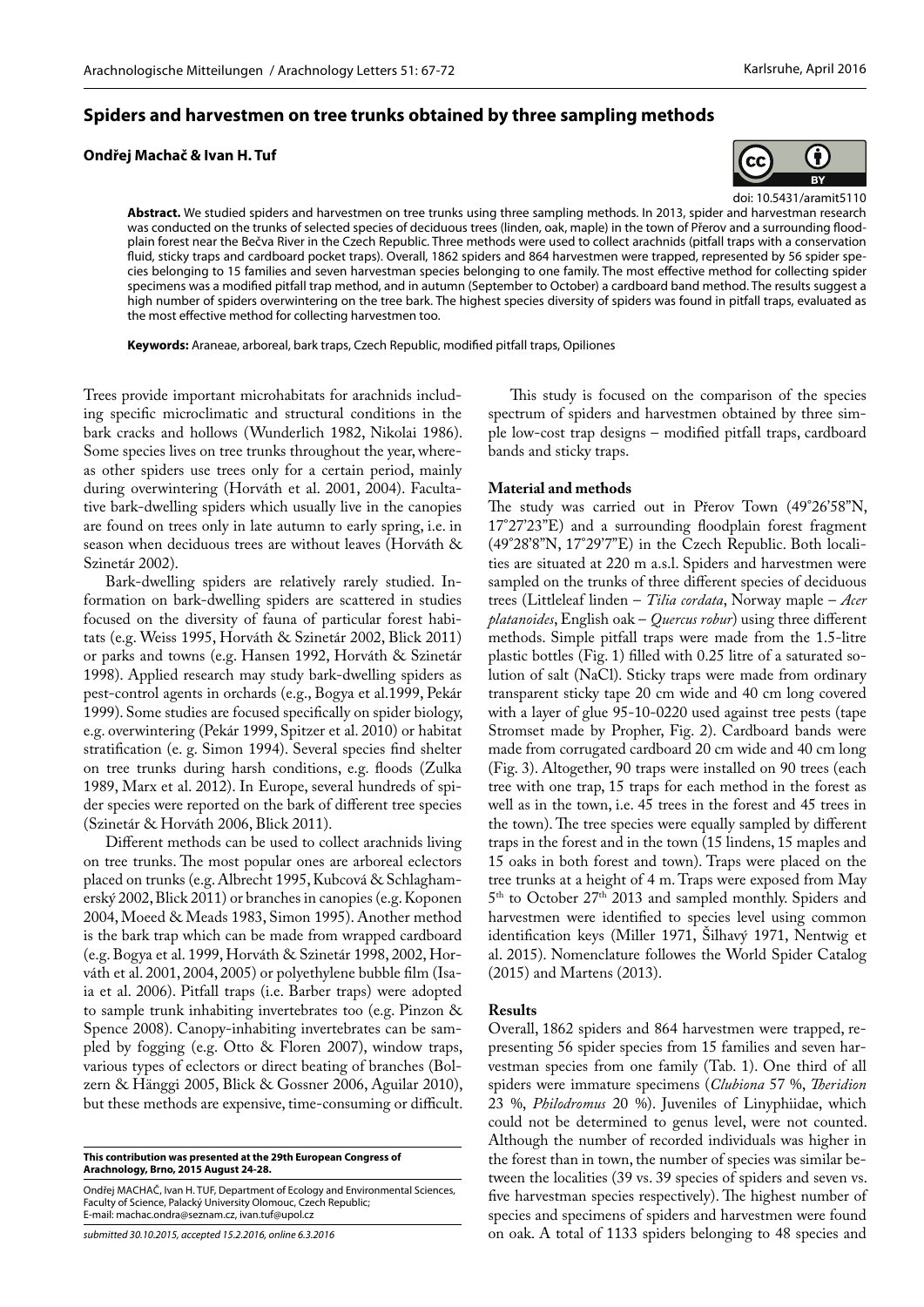

**Fig. 1:** Pitfall trap made from a plastic bottle **Fig. 2:** Sticky trap **Fig. 3:** Cardboard band trap

805 harvestmen belonging to seven species were captured in modified pitfall traps. In total 16 spider species were recorded by pitfall trapping exclusively (30 % of all species sampled by this method). The most abundant taxa obtained using this method were *Anyphaena accentuata*, *Clubiona pallidula* (*Clubiona* sp.), *Drapetisca socialis* and the harvestman *Rilaena triangularis*. A total of 560 spiders belonging to 31 species but only 27 (mainly immature) harvestmen were sampled by cardboard bands (Tab. 1). Four spider species were obtained by this method exclusively (13 % of all species recorded by this method). The most abundant taxa obtained using this method were *Clubiona pallidula* and *Nuctenea umbratica*. A total of 169 spiders belonging to 24 species and 32 harvestmen belonging to three species were stuck on sticky traps. Three spider species were sampled by sticky traps exclusively (11 % of all species captured by this method). The most abundant taxa obtained with this method were *Philodromus* sp. and *Drapetisca socialis*. The number of spider and harvestman

specimens trapped in pitfall traps was the highest in May at both localities (Fig. 4), whereas the number of species was the highest in July (Fig. 5). The effectivity of cardboard bands (both in the number of individuals and species) was highest in October (Figs 4, 5). Only 11 species of spiders were trapped by all methods, other species were recorded by one method exclusively, or by a combination of two methods (Tab. 1).

#### **Discussion**

The 56 spider species collected during this study mostly represent common arboreal species. The number of spider species is low in comparison with some other methods like eclectors (e.g. Albert 1976, Platen 1985, Simon 1995, Koponen 1996, Blick 2009, 2012). Evidently, trunk eclectors are much more effective in sampling the whole spider species spectrum compared to our methods. Using trunk eclectors in different forests in Germany Blick (2011) found a total of 334 spider species between 1990 and 2003. In a different project (Blick

| Species/Family                              | Locality     |              | <b>Tree</b> |                |              | Method    |              |           |
|---------------------------------------------|--------------|--------------|-------------|----------------|--------------|-----------|--------------|-----------|
|                                             | Forest       | Town         | L           | $\mathbf O$    | M            | <b>PT</b> | CB           | <b>ST</b> |
| Araneae                                     |              |              |             |                |              |           |              |           |
| Segestriidae                                |              |              |             |                |              |           |              |           |
| Segestria senoculata (Linnaeus, 1758)       | $\mathbf{1}$ | 3            |             | $\sqrt{3}$     | $\mathbf{1}$ | 3         | 1            |           |
| Mimetidae                                   |              |              |             |                |              |           |              |           |
| Ero furcata (Villers, 1789)                 | $\mathbf{1}$ | $\bullet$    |             | $\mathbf{1}$   |              | 1         |              |           |
| Theridiidae                                 |              |              |             |                |              |           |              |           |
| Anelosimus vittatus (C. L. Koch, 1836)      | 2            | 12           | 9           |                | 5            | 13        | 1            |           |
| Dipoena melanogaster (C. L. Koch, 1837)     | 4            | 4            |             | 8              |              | 4         | 3            |           |
| Enoplognatha ovata (Clerck, 1757)           | 12           | 2            | 3           | 9              | 2            | 10        |              |           |
| Parasteatoda lunata (Clerck, 1757)          | 8            | 7            | 6           | 3              | 6            | 12        | 3            |           |
| Parasteatoda simulans (Thorell, 1875)       |              | $\mathbf{1}$ | 1           |                |              | $\bullet$ |              | 1         |
| Platnickina tincta (Walckenaer, 1802)       | 24           | 23           | 10          | 31             | 6            | 10        | 24           | 13        |
| Steatoda bipunctata (Linnaeus, 1758)        |              | 2            |             | 2              |              |           | 2            |           |
| Theridion mystaceum L. Koch, 1870           | 22           | 14           | 9           | 21             | 6            |           | 29           | 7         |
| Theridion varians Hahn, 1833                | 4            | 10           | 6           | 7              | 1            | 9         | $\mathbf{1}$ | 4         |
| Theridion sp. (juv.)                        | 61           | 42           | 40          | 46             | 17           | 50        | 17           | 36        |
| Linyphiidae                                 |              |              |             |                |              |           |              |           |
| Agyneta innotabilis (O. P.-Cambridge, 1863) |              | 11           |             | $\overline{7}$ | 4            | 9         |              | 2         |
| Agyneta rurestris (C. L. Koch, 1836)        | 7            | 2            | 5           | 4              |              | 7         | 1            | 1         |
| Bathyphantes sp. (juv.)                     | $\mathbf{1}$ |              |             | 1              |              | 1         |              |           |
| Drapetisca socialis (Sundevall, 1833)       | 95           | 24           | 69          | 21             | 29           | 99        | 4            | 16        |
| Entelecara acuminata (Wider, 1834)          | 13           | 12           | 7           | $\overline{2}$ | 16           | 22        |              | 3         |
| Erigone atra Blackwall, 1833                |              | $\mathbf{1}$ | 1           |                |              |           |              |           |
| Hypomma cornutum (Blackwall, 1833)          | 12           |              |             | 12             |              | 7         | 5            |           |
| Lepthyphantes minutus (Blackwall, 1833)     | 80           | 15           | 17          | 39             | 39           | 53        | 42           |           |
| Moebelia penicillata (Westring, 1851)       | 24           | 20           | 20          | 12             | 12           | 10        | 34           |           |
| Neriene montana (Clerck, 1757)              | 13           |              |             | 13             |              | 2         | 11           |           |

**Tab. 1:** List of all collected spiders and harvestmen species and the number of specimens collected at two localities and by three different methods. L – linden, O – oak, M – maple; PT – pitfall traps, CB – cardboard bands, ST – sticky traps. Bold numbers indicate trapping exclusively with one method.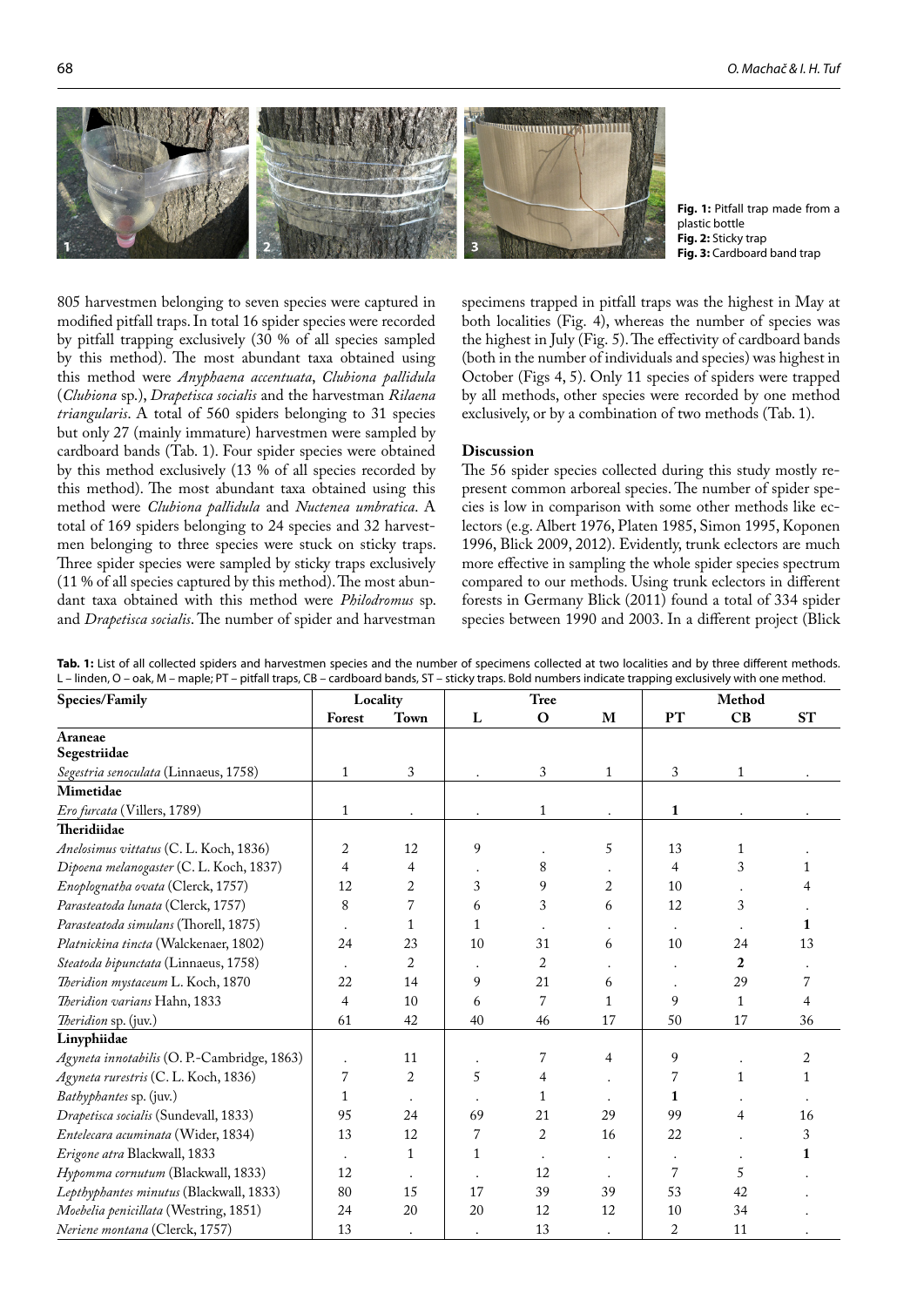# *Spiders and harvestmen on tree trunks* 69

| Species/Family                          | Locality     |                      | <b>Tree</b>  |                      |                | Method                  |              |              |
|-----------------------------------------|--------------|----------------------|--------------|----------------------|----------------|-------------------------|--------------|--------------|
|                                         | Forest       | Town                 | L            | $\mathbf O$          | M              | PT                      | CB           | <b>ST</b>    |
| Tenuiphantes flavipes (Blackwall, 1854) | 2            | $\overline{2}$       |              | $\overline{2}$       | $\overline{2}$ | 3                       |              | 1            |
| Trematocephalus cristatus (Wider, 1834) | 8            | 6                    | 4            | 2                    | 8              | 11                      | $\mathbf{1}$ | 2            |
| Tetragnathidae                          |              |                      |              |                      |                |                         |              |              |
| Pachygnatha listeri Sundevall, 1830     | 1            |                      |              | 1                    |                | 1                       |              |              |
| Tetragnatha pinicola L. Koch, 1870      | 4            | 2                    | $\mathbf{1}$ | 5                    |                | $\boldsymbol{2}$        |              | 4            |
| Araneidae                               |              |                      |              |                      |                |                         |              |              |
| Araneus sp. (juv.)                      |              | 8                    |              |                      | 8              | 6                       |              | 2            |
| Gibbaranea gibbosa (Walckenaer, 1802)   |              | 3                    | 3            |                      |                | 3                       |              |              |
| Larinioides sclopetarius (Clerck, 1757) |              | 4                    | 4            |                      |                | $\overline{\mathbf{4}}$ |              |              |
| Nuctenea umbratica (Clerck, 1757)       | 24           | 45                   | 8            | 30                   | 31             | 20                      | 49           |              |
| Zygiella atrica (C. L. Koch, 1845)      |              | 1                    |              |                      | $\mathbf{1}$   | 1                       |              |              |
| Agelenidae                              |              |                      |              |                      |                |                         |              |              |
|                                         |              |                      |              |                      |                |                         |              |              |
| Agelena labyrinthica (Clerck, 1757)     |              | $\mathbf{1}$         |              |                      | 1              |                         | 1            |              |
| Eratigena atrica (C. L. Koch, 1843)     |              | $\mathbf{1}$         | $\mathbf{1}$ |                      |                | 1                       |              |              |
| Tegenaria silvestris (L. Koch, 1872)    | 5            | $\ddot{\phantom{0}}$ |              | 3                    | 2              | 4                       |              | 1            |
| Dictynidae                              |              |                      |              |                      |                |                         |              |              |
| Brigittea civica (Lucas, 1850)          |              | 2                    | 2            |                      |                | 1                       |              | $\mathbf{1}$ |
| Dictyna uncinata Thorell, 1856          | 1            |                      | 1            |                      |                |                         |              | 1            |
| Emblyna annulipes (Blackwall, 1846)     |              | 2                    |              |                      | 2              |                         | 2            |              |
| Lathys humilis (Blackwall, 1855)        | 4            |                      |              | 3                    | 1              | 3                       | $\mathbf{1}$ |              |
| Nigma flavescens (Walckenaer, 1830)     | 2            |                      |              | 2                    |                | 1                       |              | 1            |
| Nigma walckenaeri (Roewer, 1951)        |              | 10                   |              |                      | 10             | 2                       | 8            |              |
| Eutichuridae                            |              |                      |              |                      |                |                         |              |              |
| Cheiracanthium mildei L. Koch, 1864     |              | $10\,$               | 1            |                      | 9              | 5                       | 5            |              |
| Anyphaenidae                            |              |                      |              |                      |                |                         |              |              |
| Anyphaena accentuata (Walckenaer, 1802) | 241          | 114                  | $78\,$       | 214                  | 73             | 316                     | 33           | 6            |
| Clubionidae                             |              |                      |              |                      |                |                         |              |              |
| Clubiona brevipes Blackwall, 1841       | $\,8$        |                      |              | 8                    |                | 8                       |              |              |
| Clubiona comta C. L. Koch, 1839         | 3            |                      | 1            | 2                    |                | 2                       | $\mathbf{1}$ |              |
|                                         |              |                      |              |                      |                |                         |              |              |
| Clubiona lutescens Westring, 1851       |              | 3                    | 2            |                      | 1              | 2                       | 1            |              |
| Clubiona pallidula (Clerck, 1757)       | 175          | 124                  | 62           | 184                  | 53             | 105                     | 191          | 3            |
| Clubiona sp. (juv.)                     | 202          | 54                   | 68           | 114                  | 74             | 175                     | 51           | 30           |
| Gnaphosidae                             |              |                      |              |                      |                |                         |              |              |
| Micaria subopaca Westring, 1861         | 3            |                      |              | 3                    |                | 2                       | 1            |              |
| Philodromidae                           |              |                      |              |                      |                |                         |              |              |
| Philodromus albidus Kulczyński, 1911    | $\mathbf{1}$ | 13                   | 10           |                      | 4              | $10\,$                  | $\mathbf{1}$ | 3            |
| Philodromus sp. (juv.)                  | 23           | $47\,$               | 17           | 31                   | 22             | 53                      |              | 17           |
| Thomisidae                              |              |                      |              |                      |                |                         |              |              |
| Ozyptila praticola (C. L. Koch, 1837)   | 36           | 4                    |              | 40                   |                | 11                      | 29           |              |
| Pistius truncatus (Pallas, 1772)        | 5            |                      | $\mathbf{1}$ | 4                    |                |                         | 5            |              |
| Synema globosum (Fabricius, 1775)       | $\mathbf{1}$ |                      |              | 1                    |                | 1                       |              |              |
| Xysticus lanio C. L. Koch, 1835         | 18           |                      | 2            | 12                   | 4              | 18                      |              |              |
| Salticidae                              |              |                      |              |                      |                |                         |              |              |
| Ballus chalybeius (Walckenaer, 1802)    | 8            | 5                    | 3            | 10                   |                | 13                      |              |              |
| Evarcha falcata (Clerck, 1757)          | 1            |                      |              | $\mathbf{1}$         |                | 1                       |              |              |
| Salticus scenicus (Clerck, 1757)        |              | 8                    | 5            | $\cdot$              | 3              | 8                       |              |              |
| Salticus zebraneus (C. L. Koch, 1837)   | 9            | 19                   | 7            | $17\,$               | 4              | 18                      | 4            | 6            |
| Opiliones                               |              |                      |              |                      |                |                         |              |              |
| Phalangiidae                            |              |                      |              |                      |                |                         |              |              |
| Lacinius dentiger (C. L. Koch, 1847)    | 3            | $\mathbf{1}$         |              | $\sqrt{2}$           | 2              | 4                       |              |              |
| Lacinius ephippiatus (C. L. Koch, 1935) | 17           | 6                    |              | 11                   | 12             | 23                      |              |              |
| Mitopus morio (Fabricius, 1799)         | 1            |                      |              |                      | 1              | 1                       |              |              |
| Opilio canestrinii (Thorell, 1876)      | 7            | 20                   | 5            | $\cdot$<br>12        | 10             | 26                      | 1            |              |
|                                         | 3            |                      |              |                      |                |                         |              |              |
| Opilio saxatilis C. L. Koch, 1839       |              |                      | 3            | $\ddot{\phantom{0}}$ | $\bullet$      | $\mathbf{1}$            |              | 2            |
| Phalangiidae spp. (juv.)                | 26           | $\bullet$            | ٠            | 26                   |                | $\bullet$               | 26           |              |
| Phalangium opilio Linnaeus, 1761        | 12           | $\mathbf{1}$         | 4            | 7                    | 2              | 9                       |              | 3            |
| Rilaena triangularis (Herbst, 1799)     | 566          | 202                  | 203          | 471                  | 94             | 741                     |              | $27\,$       |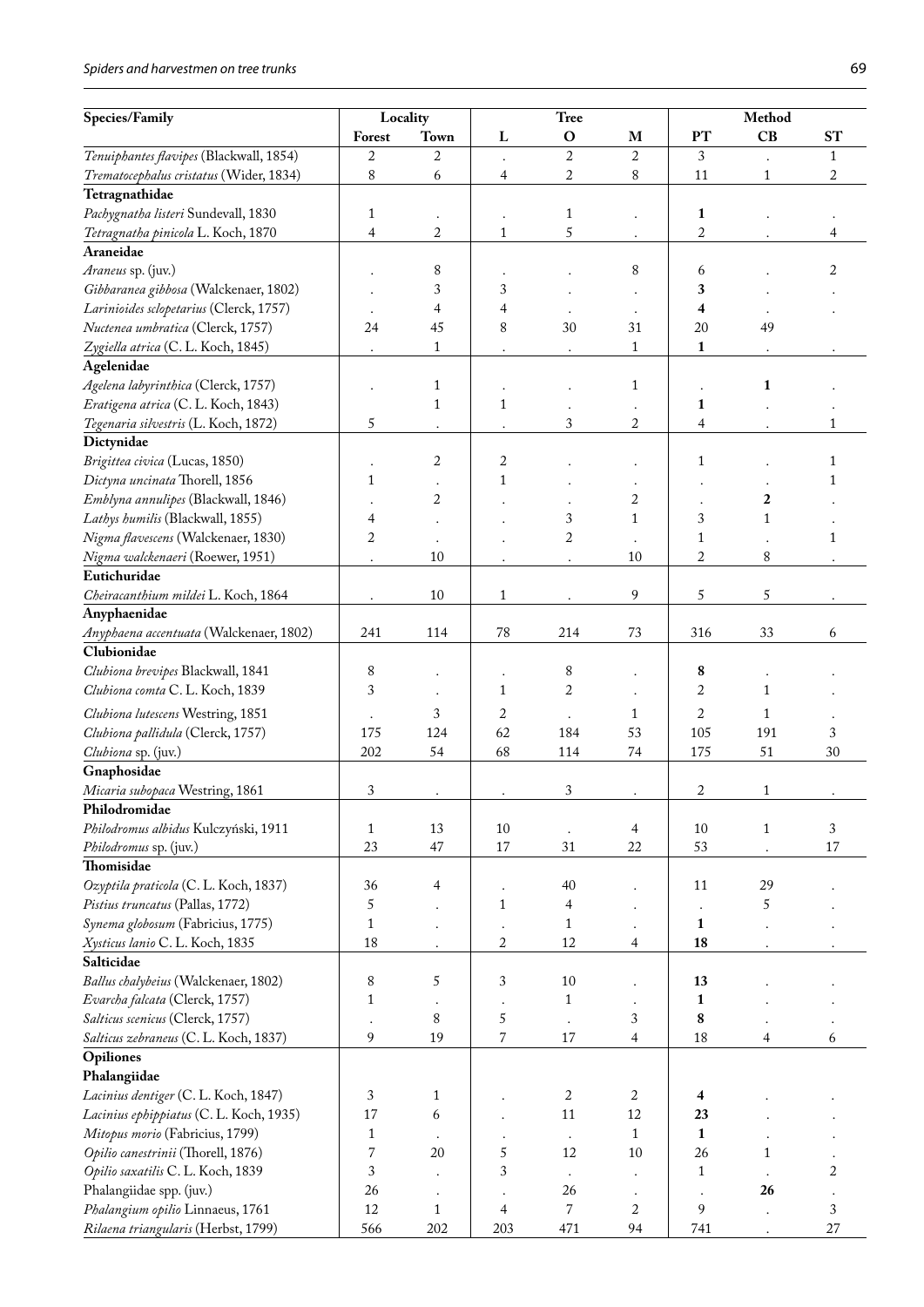

**Fig. 4:** Number of spider specimens obtained by three sampling methods during one year (total number); above (**4a**) – forest, below (**4b**) – town

2010), 105-151 spider species was sampled using just 8 eclectors in different forest reserves in Hesse (Germany). Similarly, Platen (1985) sampled 69 species using just one eclector.

Nevertheless, in comparison with other studies using modified pitfall traps, its efficiency was similar: Weiss (1995) found 57 species and Machač (2014) found 33 spider species and 3 harvestman species from 18 traps contrary to 48 species recorded by pitfall traps in this study. We trapped relatively more harvestman species than has been published (Sührig & Rothländer 2006), but without some typical bark-dwelling species, e.g. from the genus *Leiobunum*. The number of species can also be influenced by the type of locality, both localities are relatively disturbed and without protected nature status.

Most of the collected spider species in the forest are widespread, silvicolous spiders with a known arboreal occurrence (Szinetár & Horváth 2006). In the town, synanthropic species of spiders were collected too, e.g. *Brigittea civica*, *Cheiracanthium mildei* and *Nigma walckenaeri* (Buchar & Růžička 2002). The most dominant species found in the town and the forest are the common spider species *Anyphaena accentuata*, *Clubiona pallidula* and the harvestman *Rilaena triangularis*, known from previous studies (e.g. Horváth et al. 2001, Horváth & Szinetár 2002). The greatest number of spider specimens collected using cardboard bands were obtained during September and October (almost 60% of them). The exclusive species recorded in cardboard bands were *Agelena labyrinthica*, *Emblyna annulipes*, *Pistius truncatus* and *Steatoda bipunctata*. Tree trunks provide important shelters for the overwintering of spiders (Pekár 1999, Horváth & Szinetár 2002, Szinetár



**Fig 5:** Number of spider species obtained from three sampling methods during one year (total number); above (**5a**) – forest, below (**5b**) – town

& Horváth 2006). Corrugated cardboard bands simulate tree bark asperities and spiders used them preferably (Isaia et al. 2006). During summer months, these cardboard bands are inhabited mostly by females with egg sacs, e.g. *Clubiona pallidula*, *Nuctenea umbratica* or *Ozyptila praticola*, which provide calm and warm shelters. Similarly, the spider *Oreonetides quadridentatus* is known to migrate onto tree trunks from soil during spring (Kopecký & Tuf 2013). Cardboard bands seem to be effective for sampling species living under bark or overwintering on trunks. On the contrary, this method is not suitable for harvestmen as only one aggregation of unidentified juveniles was found.

The pitfall traps made from PET bottles obtained the most spider specimens and the largest number of spider species (48) as well as harvestmen species (seven).Also, the highest portion of exclusive species was recorded by this method, including a majority of specimens belonging to Araneidae and Salticidae as well as harvestmen. The highest number of spider and harvestman specimens was obtained by this method during May, including the harvestman *Rilaena triangularis* which is most active in this month (Klimeš 1990). Pinzon & Spence (2008) found only 33 species on trunks using trunk pitfall traps in the forests of Canada. Trunk pitfall traps are, however, very effective for sampling of spiders and harvestmen living on tree trunks (Weiss 1995).

The sticky trap method was not effective for arachnids at all. Twenty-four spider (mostly juveniles and small species) and three harvestman species were obtained using this method only. Moreover, harvestmen were usually damaged when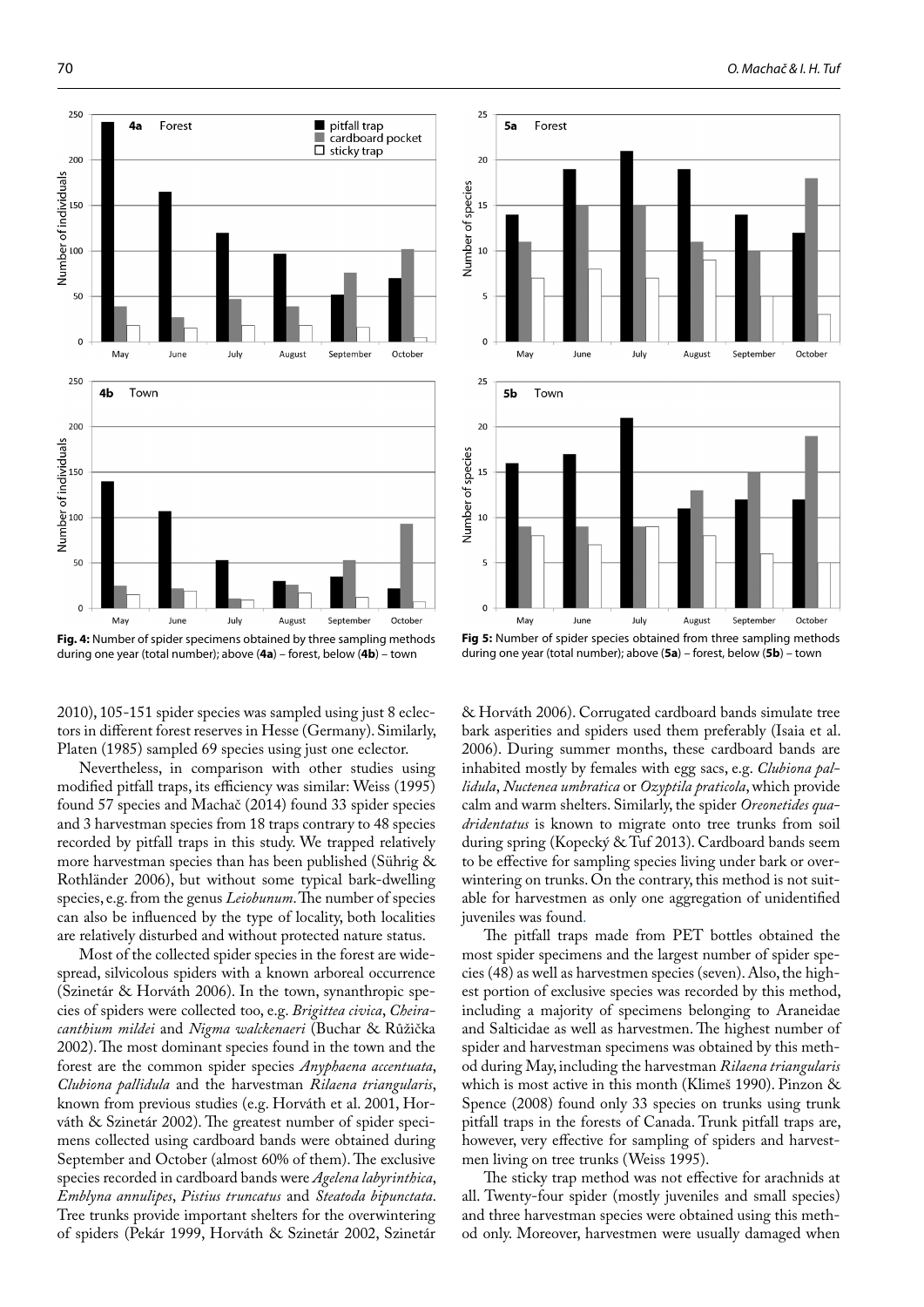releasing them from the glue. This method is not usually used for sampling arachnids, but is suitable for monitoring ballooning spiders (e.g. Greenstone et al. 1985). Sticky traps are more suitable for flying insects, e.g. Coleoptera, Diptera or Hymenoptera (Horváth et al. 2005, Bar-Ness et al. 2012).

Based on our results, we can recommend pitfall trapping for sampling spiders and harvestmen from tree trunks. In autumn and during winter, this method can be combined (or replaced) with cardboard bands (bark traps) as an effective method to collect arachnids searching for overwintering shelters.

#### **Acknowledgements**

We are thankful for financial support of the research to the project No. PrF\_2013\_016 of the Faculty of Science, Palacky University Olomouc.

#### **References**

- Aguilar JC 2010 Methods for catching beetles. Naturalia Scientific Collection, Montevideo-Asuncion. 303 pp.
- Albert R 1976 Zusammensetzung und Vertikalverteilung der Spinnenfauna in Buchenwäldern des Solling. – Faunistisch-ökologische Mitteilungen 5: 65-80
- Albrecht H 1995 Stammeklektorenfänge von Spinnen (Araneae) in Laubwaldgesellschaften des ehemaligen Militärgeländes "Hohe Schrecke-Finne" (Nordthüringen). – Veröffentlichungen des Naturkundemuseums Erfurt 14: 67-79
- Bar-Ness YD, McQuillan PB, Whitman M, Junker MR, Cracknell M & Barrows A 2012 Sampling forest canopy arthropod biodiversity with three novel minimal-cost trap designs. – Australian Journal of Entomology 51: 12-21 – doi: [10.1111/j.1440-6055.2011.00836.x](http://dx.doi.org/10.1111/j.1440-6055.2011.00836.x)
- Blick T & Gossner M 2006 Spinnen aus Baumkronen-Klopfproben (Arachnida: Araneae), mit Anmerkungen zu *Cinetata gradata* (Linyphiidae) und *Theridion boesenbergi* (Theridiidae). – Arachnologische Mitteilungen 31: 23-39 – doi: [10.5431/aramit3104](http://dx.doi.org/10.5431/aramit3104)
- Blick T 2009 Die Spinnen (Araneae) des Naturwaldreservats Goldbachs- und Ziebachsrück (Hessen). Untersuchungszeitraum 1994- 1996. In: Dorow WHO, Blick T & Kopelke J-P (eds) Naturwaldreservate in Hessen. Band 11/2.1. Goldbachs- und Ziebachsrück. Zoologische Untersuchungen 1994-1996, Teil 1. – Mitteilungen der Hessischen Landesforstverwaltung 45: 57-138
- Blick T 2010 Spiders coenoses in strict forest reserves in Hesse (Germany). In: Nentwig W, Entling M & Kropf C (eds) European Arachnology 2008. Proceedings of the 24th European Congress of Arachnology. Bern, Natural History Museum. pp. 11-29
- Blick T 2011 Abundant and rare spiders on tree trunks in German forests (Arachnida: Araneae). – Arachnologische Mitteilungen 40: 5-14 – doi: [10.5431/aramit4002](http://dx.doi.org/10.5431/aramit4002)
- Blick T 2012 Die Spinnen (Araneae) des Naturwaldreservates Kinzigaue (Hessen). Untersuchungszeitraum 1999-2001. In: Blick T, Dorow WHO & Kopelke J-P (eds) Kinzigaue. Zoologische Untersuchungen 1999-2001, Teil 1. – Naturwaldreservate in Hessen 12: 53-124
- Bogya S, Szinetár C & Markó V 1999 Species composition of spider (Araneae) assemblages in apple and pear orchards in Central Basin. – Acta Phytopathologica et Entomologica Hungarica 34: 99-121
- Bolzern A & Hänggi A 2005 Spinnenfänge (Arachnida, Araneae) auf subalpinen Fichten der Alp Flix (GR, Schweiz) – ein Methodenvergleich. – Mitteilungen der Schweizerischen Entomologischen Gesellschaft 78: 125-141 – doi: [10.5169/seals-402886](http://dx.doi.org/10.5169/seals-402886)
- Buchar J & Růžička V 2002 Catalogue of spiders of Czech Republic. Peres, Praha. 351 pp.
- Greenstone MH, Morgan CE & Hultsch AL 1985 Spider ballooning: development and evaluation of field trapping methods (Araneae). – Journal of Arachnology 13: 337-345
- Hansen H 1992 Über die Arachniden-Fauna von urbanen Lebensräumen in Venedig II. Die Rinde-bewohnenden Arten des Stammbereiches von *Platanus hybrida*. – Bollettino del Museo civico di Storia naturale di Venezia 41: 91-108
- Horváth R & Szinetár C 2002 Ecofaunistical study of bark-dwelling spiders (Araneae) on black pine (*Pinus nigra*) in urban and forest habitats. – Acta Biologica Debrecina 24: 87-101
- Horváth R, Lengyel S, Szinetár C & Honti S 2004 The effect of exposition time and temperature on spiders (Araneae) overwintering on the bark of black pine (*Pinus nigra*). In: Samu F & Szinetár C (eds) European Arachnology 2002. Plant Protection Institute and Berzsenyi College, Budapest. pp. 95-102
- Horváth R, Lengyel S, Szinetár C & Jakab L 2005 The effect of prey availability on spider assemblages on Black Pine (*Pinus nigra*) bark: spatial patterns and guild structure. – Canadian Journal of Zoology 83: 324-335 – doi: [10.1139/z05-009](http://dx.doi.org/10.1139/z05-009)
- Horváth R, Magura T & Szinetár C 2001 Effects of immission load on spiders living on black pine. – Biodiversity and Conservation 10: 1531-1542 – doi: [10.1023/A:1011819427941](http://dx.doi.org/10.1023/A:1011819427941)
- Isaia M, Bona F & Badino G 2006 Comparison of polyethylene bubble wrap and corrugated cardboard traps for sampling treeinhabiting spiders. – Environmental Entomology 35: 1654-1660 – doi: [10.1603/0046-225X\(2006\)35\[1654:COPBWA\]2.0.CO;2](http://dx.doi.org/10.1603/0046-225X(2006)35[1654:COPBWA]2.0.CO;2)
- Klimeš L 1990 Vliv záplav na životní cyklus *Rilaena triangularis* (Herbst) (Opiliones). [Impact of floodings on the life cycle in *Rilaena triangularis* (Herbst) (Opiliones).] – Sborník Jihočeského muzea v Českých Budějovicích, přírodní vědy 30: 37-45 [in Czech]
- Kopecký O & Tuf IH 2013 Podzemní populace pavouka plachetnatky čtyřzubé (*Oreonetides quadridentatus* (Wunderlich, 1972). [Subterranean population of spider *Oreonetides quadridentatus* (Wunderlich, 1972) (Araneae).] – Západočeské entomologické listy 4: 106-109 [in Czech]
- Koponen S 1996 Spiders (Araneae) on trunks and large branches in SW Finland, collected by a new trap type. – Revue suisse de Zoologie, hors série 1: 335-340
- Koponen S 2004 Arthropods from high oak branches comparison of two trap types, with a special reference to spiders. – Latvijas Entomologs 41: 71-75
- Kubcová L & Schlaghammerský J 2002 Zur Spinnenfauna der Stammregion stehenden Totholzes in süd-mährischen Auwäldern. – Arachnologische Mitteilungen 24: 35-61 – doi: [10.5431/](http://dx.doi.org/10.5431/aramit2403) [aramit2403](http://dx.doi.org/10.5431/aramit2403)
- Machač O 2014 Pavouci a sekáči na kmenech stromů Hostýnskovsetínské hornatiny. [Spiders and harvestmen on tree trunks in Hostýnsko-vsetínská highlands.] – Acta Carpathica Occidentalis 5: 64-67 [in Czech]
- Martens J 2013 Opiliones. Fauna Europaea, version 2.6. Internet: <http://www.fauna-eu.org> (September 30, 2015)
- Miller F 1971 Řád Pavouci Araneida. In: Daniel M & Černý V (eds) Klíč zvířeny ČSSR IV. [Key to thefauna of Czechoslovakia IV.] ČSAV, Praha. pp. 51-306 [in Czech]
- Moeed A & Meads MJ 1983 Invertebrate fauna of four tree species in Orongorongo valley, New Zealand, as revealed by trunk traps. – New Zealand Journal of Ecology 6: 39-53
- Nentwig W, Blick T, Gloor D, Hänggi A & Kropf C 2015 Spiders of Europe, version 09.2015. – Internet: [http://www.araneae.unibe.](http://www.araneae.unibe.ch) [ch](http://www.araneae.unibe.ch) (September 30, 2015)
- Nikolai V 1986 The bark of trees: thermal properties, microclimate and fauna. – Oecologia 69: 148-160 – doi: [10.1007/BF00399052](http://dx.doi.org/10.1007/BF00399052)
- Otto S & Floren A 2007 The spider fauna (Araneae) of tree canopies in the Bialowieza Forest. – Fragmenta Faunistica 50: 57-70 – doi: [10.3161/00159301FF2007.50.1.057](http://dx.doi.org/10.3161/00159301FF2007.50.1.057)
- Pekár S 1999 Some observations on overwintering of spiders (Araneae) in two contrasting orchards in the Czech Republic. – Agriculture, Ecosystems & Environment 73: 205-210 – doi: [10.1016/](http://dx.doi.org/10.1016/S0167-8809(99)00052-3) [S0167-8809\(99\)00052-3](http://dx.doi.org/10.1016/S0167-8809(99)00052-3)
- Pinzon J & Spence JR 2008 Performance of two arboreal pitfall trap designs in sampling cursorial spiders from tree trunks. – Journal of Arachnology 32: 280-286 – doi: <10.1636/CH07-97.1>
- Platen R 1985 Die Spinnentierfauna (Araneae, Opiliones) aus Boden und Baumeklektoren des Staatswaldes Burgholz (MB 4708). –